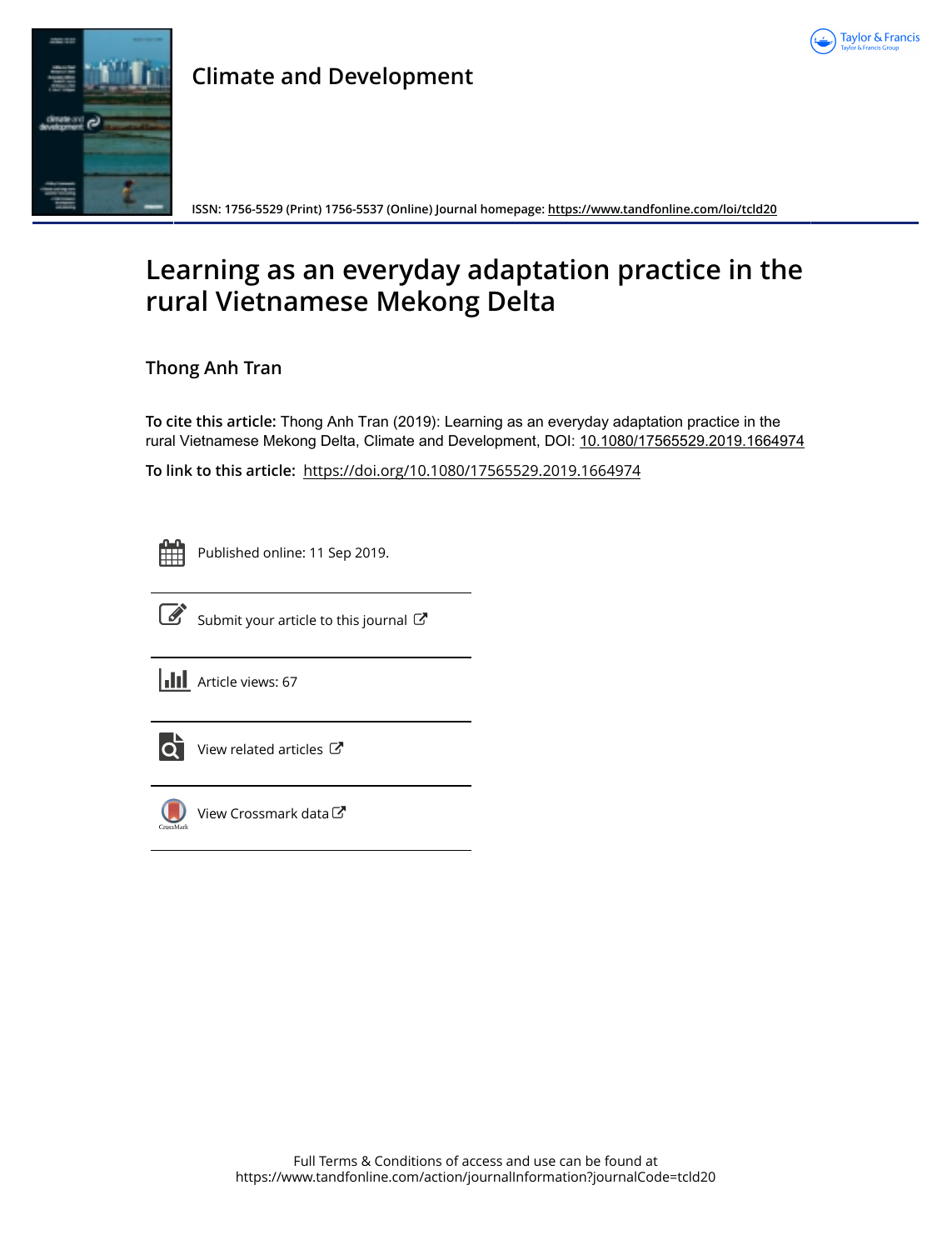# <span id="page-1-0"></span>VIEWPOINT

Check for updates

Taylor & Francis Taylor & Francis Group

# Learning as an everyday adaptation practice in the rural Vietnamese Mekong Delta

# Thong Anh Tran Da,b,c

<sup>a</sup>Asia Research Institute, National University of Singapore, Singapore; <sup>b</sup>Fenner School of Environment and Society, College of Science, The Australian National University, Canberra, Australia; <sup>c</sup>Research Centre for Rural Development, An Giang University, Long Xuyen city, Vietnam

#### ABSTRACT

The everyday adaptation practices in the Vietnamese Mekong Delta are characterized by the well-defined nuance of human–nature interactions under the compounding impacts of climate change, localized dyke development policies, and upstream hydropower dynamics. This gives rise to a so-called 'learn-to-adapt' approach that has been widely practised by the rural societies. This viewpoint argues that learning constitutes a key form of adaptation that enables rural farmers to bring together pools of adaptive knowledge in resolving shared problems. It particularly illustrates the significance of communicative and reflective learning practices that enable farmers to communicate and exchange experimental and experiential knowledge. These everyday practices enable farmers to make informed decisions in mobilizing necessary resources and capacity to accommodate changing conditions and secure their livelihoods at stake. The viewpoint particularly highlights how the everyday adaptation practices allow farmers to develop a variety of innovative production models which contribute to not only enhancing farmers' adaptive capacity but also advancing rural development policies.

Developing countries are profoundly exposed to incremental impacts of climate change and large-scale infrastructure investment (e.g. hydropower dams) that aims to boost the national economic development. In the Mekong basin, adaptation has been increasingly adopted as an essential means for rural communities to secure food security (Mainuddin, Kirby, & Hoanh, [2011](#page-4-0)) and to deal with environmental change (e.g. hydrological patterns) (Bastakoti, Gupta, Babel, & van Dijk, [2014](#page-3-0)). In the Vietnamese Mekong Delta (VMD), environmental complexities are particularly characterized by compounding impacts of climate change, large-scale water engineering (dyke development policies), and upstream hydropower dynamics (Dang, Cochrane, Arias, Van, & de Vries, [2016](#page-4-0); Keskinen et al., [2010;](#page-4-0) Tran, James, & Pittock, [2018](#page-4-0)). In this region, adaptation is demonstrated as ways farming households ingeniously shift their livelihood strategies or cropping patterns to deal with change (Dang, Li, Nuberg, & Bruwer, [2018;](#page-4-0) Renaud, Le, Lindener, Guong, & Sebesvari, [2015](#page-4-0); Tran & James, [2017](#page-4-0)).

This viewpoint is based on an exploratory study that was undertaken in three flood-prone communities in the VMD (Dong Thap, An Giang and Can Tho). It attempts to introduce the 'learn-to-adapt' concept to demonstrate everyday practices of rural communities in responding to local environmental conditions. Learning, in this light, is an inherent part of farmers' adaptation, from which adaptation practices inform and enrich farmers' knowledge that makes it available for further learning and sharing across communities.

The concept of adaptation, as defined by IPCC ([2014](#page-4-0)), refers to the ability to cope with negative consequences, to reduce potential damages, or to exploit beneficial opportunities driven by actual or expected stimuli. Framing adaptation as resilience, Pelling ([2011](#page-4-0)) conceives of the concept as social learning and self-organization practices that enable technological innovations, new information exchange or decision-making procedures. As it is commonly acknowledged, limitations of mitigation responses in tackling current climate complexities provide greater recognition of adaptation as a requisite complement to climate change policy (Nilsson & Swartling, [2009](#page-4-0)). Given the social, cultural, and environmental characteristics of the VMD in relation to adverse impacts of climate change and other factors facing the region, defining the adaptation concept is critically important. It is closely linked to how rural societies have learned to deal with environmental conditions on the ground.

Rural inhabitants in the VMD have long adapted to local environments (Taylor, [2001](#page-4-0)). This has come to form their inherent 'learn-to-adapt' capacity that assists them to better respond to environmental constraints (e.g. flooding) in the delta. During the adaptation process, learning provides an important means for enabling the inheritance of constructed knowledge (e.g. traditional knowledge inherited through generations) or development of new knowledge (e.g. evolution of new knowledge through farmer networks) and helps disseminate such knowledge assets across temporal–spatial scales. This viewpoint demonstrates how learning informs everyday adaptation practices of the Mekong Delta floodplains, how it influences rural farmers' adaptive capacity to environmental conditions.

© 2019 Informa UK Limited, trading as Taylor & Francis Group

#### ARTICLE HISTORY Received 20 May 2018

Accepted 3 September 2019 **KEYWORDS** 

Adaptation; floods; learning; rural livelihoods; Vietnamese Mekong Delta

CONTACT Thong Anh Tran a [thong.tran@nus.edu.sg](mailto:thong.tran@nus.edu.sg) and Asia Research Institute, National University of Singapore, AS8, Level 7, 10 Kent Ridge Crescent, Singapore 119260, Singapore; Fenner School of Environment and Society, College of Science, The Australian National University, Building 141, Linnaeus Way, Canberra, ACT 2601, Australia; Research Centre for Rural Development, An Giang University, 18 Ung Van Khiem, Long Xuyen city, An Giang, Vietnam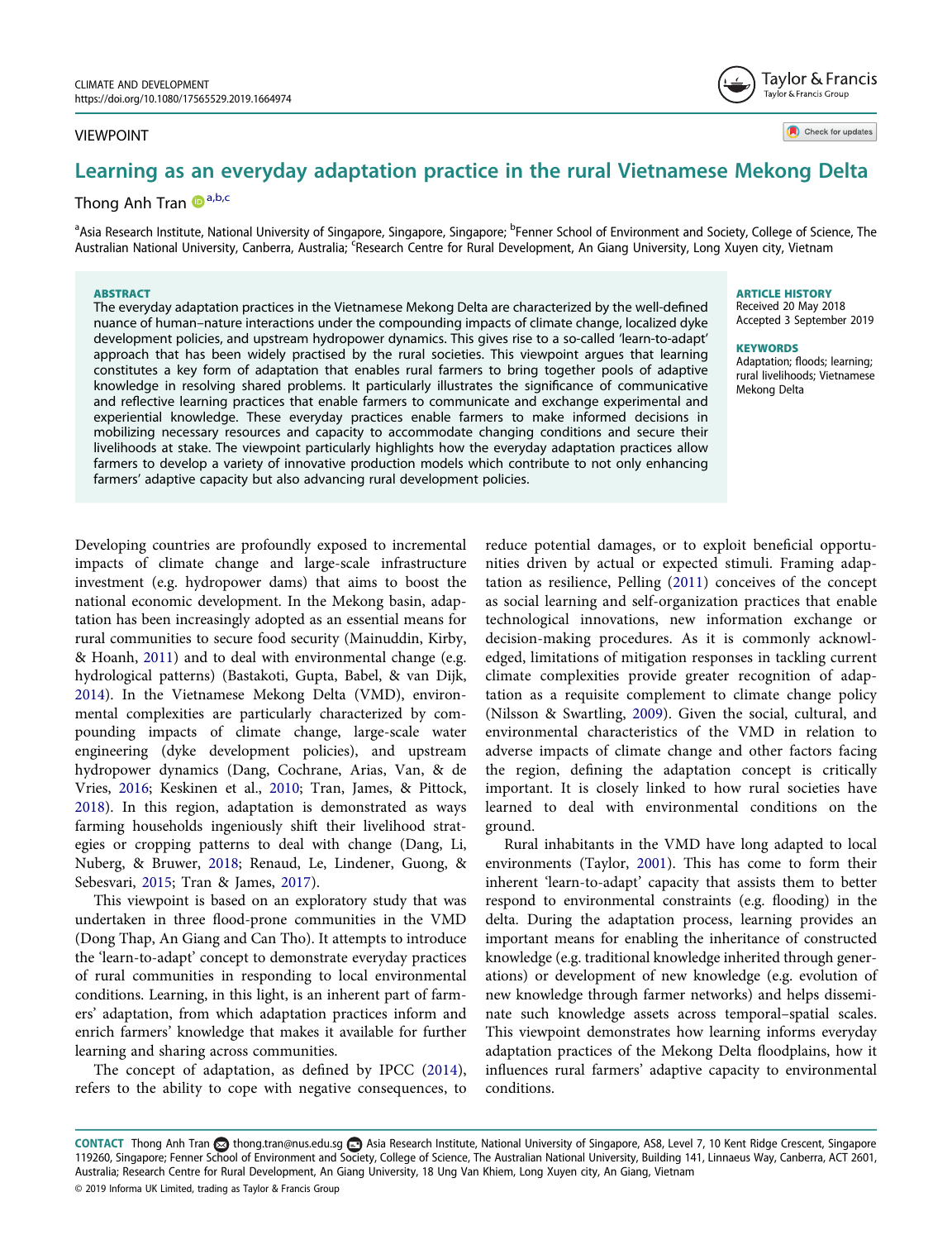# <span id="page-2-0"></span>Dyke policies and impacts

Apart from other external drivers, critical efforts in adaptation have been witnessed on the ground that are immediately linked to dyke construction. This flood-excluding approach was first initiated in a form of low dykes or August dykes, deployed by a small group of farmers in Cho Moi district, An Giang province to prevent the early entry of excessive floods into crop fields (Howie, [2011](#page-4-0); Nguyen, Pittock, & Connell, [2019\)](#page-4-0). Promoted by the local government and thereafter the central government, this autonomous initiative was soon put into practice and distributed across the floodplains. Low dykes were pragmatically translated into high dykes to enable triple-rice cropping systems in low flooding areas. Dyking, in this regard, is perceived as an ad-hoc approach spearheaded by rural farmers to manage excessive floodwaters and to secure their yearround farm-based livelihoods. However, while contemporary phenomena of climate-related factors (e.g. rising temperature, flooding, etc.) are getting prevalent and increasingly unpredictable (ADPC, [2003;](#page-3-0) Le & Chinvanno, [2011](#page-4-0)), their interactions with other external drivers (hydropower dam development in the Mekong basin) associated with altered flood regimes in the VMD present a critical question as to whether dykes would foster or inhibit rural adaptation.

Until presently, dykes have been consistently anchored in local governments' policies as key policy instruments to promote their rice-based socio-economic development agenda. The development of dyke systems together with irrigation systems allow triple-crop systems, enable land transport in raining seasons, and protect household assets. While the role of dykes is acknowledged, they create multiple constraints to local socialecological systems. Dyke structures prevent fish from entering rice fields. There has also been substantial decline in other aquatic resources in dyked areas (e.g. water lily, etc.), which disrupts the seasonal income of the majority of rural inhabitants, especially the poor (Tong, [2015](#page-4-0); Tran & James, [2017\)](#page-4-0). The overuse of pesticides driven by the intensive rice production (Berg & Tam, [2018](#page-3-0)) together with the illegal utilization of electrical shock devices for wild fish capture have resulted in significant reduction of fish stocks in the floodplains (Mekong Commons, [2014\)](#page-4-0). These social-ecological disturbances resonate with Mertz et al.'s ([2009\)](#page-4-0) claim that dyke building might increase cultivated areas but simultaneously impacts on local ecosystems that support livelihoods.

Dyke building, on the one hand, provides better opportunities for one, but on the other hand, creates more hardships to others (Tran & James, [2017\)](#page-4-0). This viewpoint suggests that the instability of rural employment, driven by dyke development policies and the booming of agricultural mechanization in recent years has plagued the rural poor that depends largely on seasonal employment. While better-off farmers are able to maximize their benefits on their farmlands, their deployment of machinery for agricultural production (e.g. combined harvesters) comes to take away traditional means of survival of the poor, such as rice harvesting or straw shaking. The squeeze of rural employment induced by this mechanization process tends to push poor farmers into the state of tenacious impoverishment. To secure income stability, they therefore have to migrate to urban areas in search of work (Tran, [2019\)](#page-4-0). Those

who remain to stay back in rural areas have become increasingly dependent on landowners for precarious earnings.

Structural intervention led by the state stimulates adaptive responses at the farm level. Transforming rural livelihoods is a key component of farmers' adaptation, indicating their flexibility in shifting from traditional farming (flood-based approach) to alternative systems (dyke-based approach) (Tran & James, [2017\)](#page-4-0). Farmers make creative use of local dykes and flood availability to develop new agricultural (nonrice crops) and aquacultural production models, from which they could earn higher income in the flood season (Chu, Suhardiman, & Le, [2014\)](#page-4-0). They are more capable of mobilizing knowledge from various sources including their own experiential knowledge, scientific knowledge from experts or local institutions, and Internet resources (Tran et al., [2018](#page-4-0)). Farmers have also become more sensitive to perceived external uncertainties. Faced by recent fluctuations of rice market, farmers have confidently switched to non-rice crop patterns to yield higher returns. These endeavours illustrate the crucial role of learning farmers play in responding to changing conditions as discussed in the following section.

# Learning as a pathway for adaptation

The 'living-with-floods' approach traditionally practised by farmers and thereafter promoted by local governments can be reframed as 're-adaptation' that comes to terms with adverse effects of existing infrastructural systems (e.g. flood control and irrigation schemes) in support of rural livelihoods (Lebel & Bach, [2009](#page-4-0)). Re-adaptation, in this sense, can be defined as self-reliance of rural societies in dealing with new environmental conditions driven by dykes (Dang et al., [2016\)](#page-4-0). Environmental conditions in the post-dyke context make it impossible for the rural societies to get back to the original form of adaptation, but forcibly adapt to it (Tran, [in press\)](#page-4-0). At the farm level, re-adaptation evidence suggests ways farmers generate innovative farming practices and employ possible strategies to improve their capacity in adapting to change (Tran et al., [2018\)](#page-4-0).

Various forms of learning are exhibited in the everyday adaptation practices in the VMD. They provide a social means for building learning networks, whereby innovative ideas are constructed, practised, and disseminated across geographical scales. The spatial evolution of learning makes an important contribution to expanding the 'boundary' of knowledge acquisition that is conventionally physically bound in rural communities. Evidence suggested that farmers acquire knowledge by transcending their learning from one place to the other, through which their knowledge is continuously modified and adopted through multiple phases of on-field experimentations (Tran et al., [2018\)](#page-4-0). While these practices are perceived as 'mobile learning', formal learning through in-house seminars and workshops is termed as 'fixed learning'. The latter provides important platforms for farmers to interact with extension officials and agricultural experts and simultaneously to self-evaluate their experimental and experiential knowledge, from which they learn. Farmers can also interact with and learn from 'model farmers' (nông dân giỏi) who are invited to share practical knowledge with participants.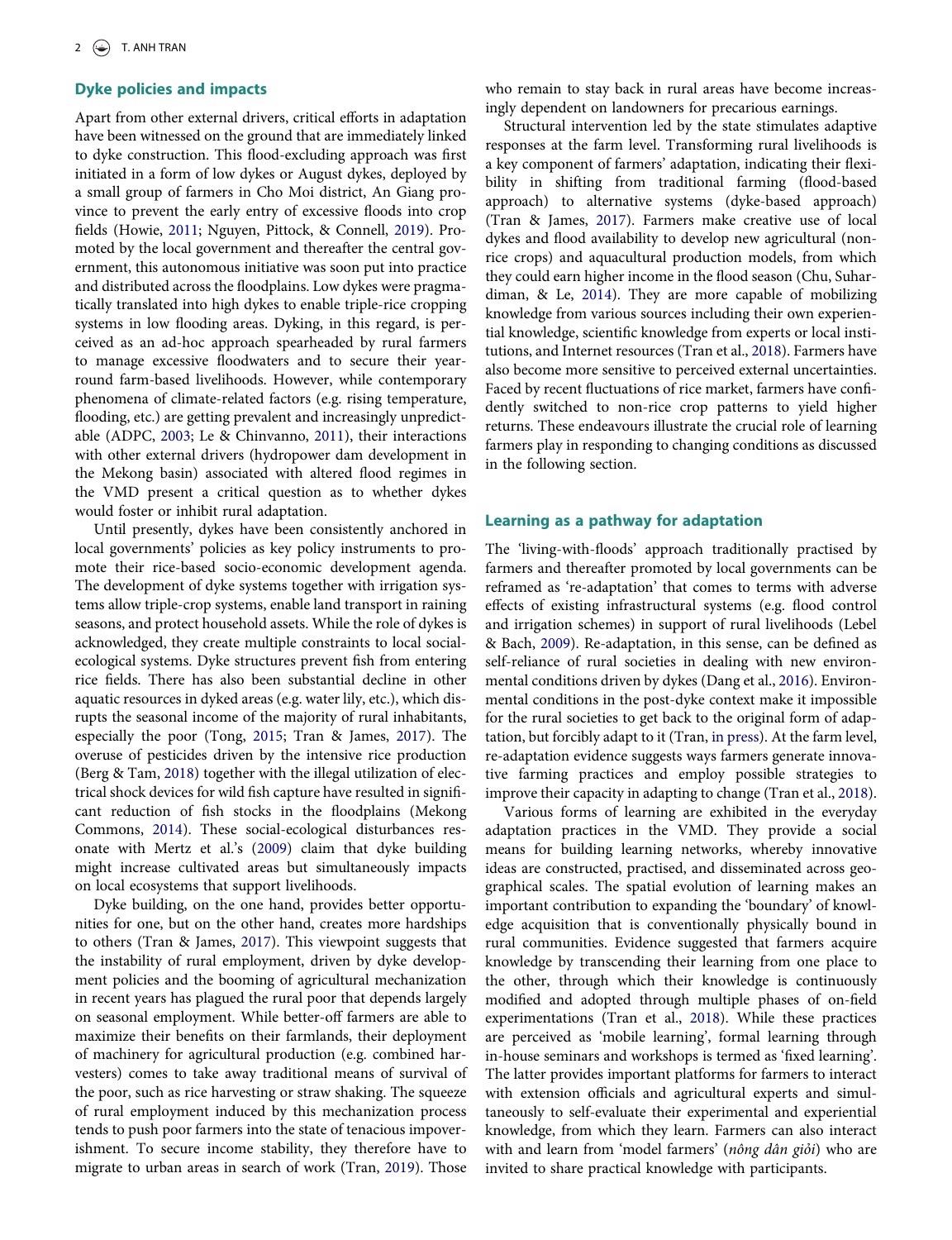<span id="page-3-0"></span>Learning in the VMD is particularly prominent in informal settings, taking place in rural 'communities of practice' (Tran et al., [2018\)](#page-4-0). These forms of interactions provide broader space and flexibility for co-production and sharing of knowledge among farmers or between them with those within their immediate (bonding) networks. Various learning patterns were observed. As a common practice, farmers often engage in convivial activities (e.g. tea or coffee breaks, family celebrations …), through which farmers meet up, share updated information and obtain instructive knowledge relevant to their crops (e.g. pest management). Farmers can even judge each other's views or engage in critical debates whereby new ideas evolve and are built into a potential innovative farming practice. Additionally, farmers learn from each other while working on fields. While taking a rest, they often invite each other a cup of tea so that they can consult and share technical advice on crops. Field visits are also the common practice that farmers participate to learn more about innovative farming practices. Taken together, these learning patterns characterize important cultural aspects of the rural societies that have long existed in the delta. As evidenced, these spirits form and strengthen capacity and a sense of collectiveness in sustaining supportive networks and promoting mutual assistance among community members when confronting with environmental challenges (Taylor, [2001](#page-4-0)).

Learning makes ways for innovations to emerge. As stated by Dolinska and d'Aquino ([2016](#page-4-0)), innovations emerge from an interaction between a set of agents who contribute to the production, exchange and use of knowledge. In the same vein, the evolution of innovative farming practices in the VMD is largely derived from ways farmers interact with one another (learning through communication and social interactions), and ways they learn by themselves (learning through self-reflection). These dual learning approaches facilitate the transformative process of knowledge which occurs by virtue of farmers' incorporation of adopted knowledge somewhere into their own knowledge through self-learning practices. It was evidenced that farmers' accumulation of experimental and experiential knowledge guided by such dual learning approaches coupled with their life-long interactions with natural environments enables farmers to creatively capitalize on existing environmental conditions to benefit their livelihoods (e.g. giant freshwater prawn farming in flood conditions) (Tran et al., [2018](#page-4-0)). These strands of knowledge are proven useful to assist farmers in enhancing their skills and capacity to overcome everyday livelihood challenges.

It is worth noting that the innovative knowledge constructed from farmers' adaptation in the VMD constitutes an important component in local farming knowledge systems and development policies. Successful adaptation models initiated by farmers create a so-called 'latent power' which enables farmers to empower themselves and to negotiate policy change (Tran, Pittock, & Tuan, [2019](#page-4-0)). To a certain degree, it challenges the predominant scientific (expert) knowledge in place for flood management and crop production (Tran & Rodela, [2019\)](#page-4-0). This strikingly echoes Chambers et al.'s ([1993,](#page-4-0) p. 3) views on the overshadowed role of farmers who are 'professional specialists in survival, but their skills and knowledge have yet to be fully recognised.' At the household level, farmers are key actors in adaptation (Dang, Li, Nuberg, & Bruwer, [2019\)](#page-4-0). They grasp

possible opportunities to transform their farming practices (e.g. farming diversification) to accommodate the new physical and environmental conditions of the delta (Chu et al., [2014;](#page-4-0) Tran & James, [2017](#page-4-0)). This viewpoint contends that farmers in the VMD are 'fire keepers' who sustain the revival of the rural landscapes through ways they contribute to developing and disseminating local farming innovations across geographical boundaries. The role they play in advancing rural development policies (e.g. incorporating innovative farming practices into local adaptation policies) is highly acknowledged and practically significant.

This viewpoint confirms farmer-led learning as an effective approach to farm-level adaptation in the VMD. It characterizes the unique dimension of the 'riverine' civilization, especially in the face of detrimental impacts of climate change as well as local and regional development dynamics. Everyday adaptation through 'learn-to-adapt' practices provides an important entry point to further explore the nature and ongoing dynamics of human-nature interactions in the new environmental context in the delta. It informs a nuanced understanding of iterative feedback between an individual learner (farmer) and his environment with the learner changing the environment and the environmental changes affecting the learner (Tàbara & Pahl-Wostl, [2007](#page-4-0)). In connection of such human-nature dynamics to the social, cultural, and environmental context of the VMD, the viewpoint highlights that learning is truly an essential adaptation approach that helps transform rural societies as a whole into 'critical and strategic' learners in making sensible decisions to deal with local environments.

## Disclosure statement

No potential conflict of interest was reported by the author.

## Funding

This work is supported by Singapore Ministry of Education's Social Science Research Council (SSRC) grant entitled 'Sustainable Governance of the Transboundary Environmental Commons in Southeast Asia' (MOE2016-SSRTG-068).

# Notes on contributor

Dr Thong Anh Tran is a research fellow at Asia Research Institute, National University of Singapore. His research mainly focuses on (transboundary) water governance, human–environment interactions, 'state– society' relations, rural livelihoods, social learning, and climate change adaptation in the Mekong region.

# **ORCID**

Thong Anh Tran D <http://orcid.org/0000-0001-9779-713X>

## References

- ADPC (Asian Disaster Preparedness Center). ([2003\)](#page-2-0). Climate change and development in Vietnam: Agriculture and adaptation for the Mekong Delta Region. Bangkok: ADPC.
- Bastakoti, R. C., Gupta, J., Babel, M. S., & van Dijk, M. P. [\(2014\)](#page-1-0). Climate risks and adaptation strategies in the Lower Mekong River basin. Regional Environmental Change, 14(1), 207–219.
- Berg, H., & Tam, N. T. ([2018](#page-2-0)). Decreased use of pesticides for increased yields of rice and fish-options for sustainable food production in the Mekong Delta. Science of the Total Environment, 619–620, 319–327.